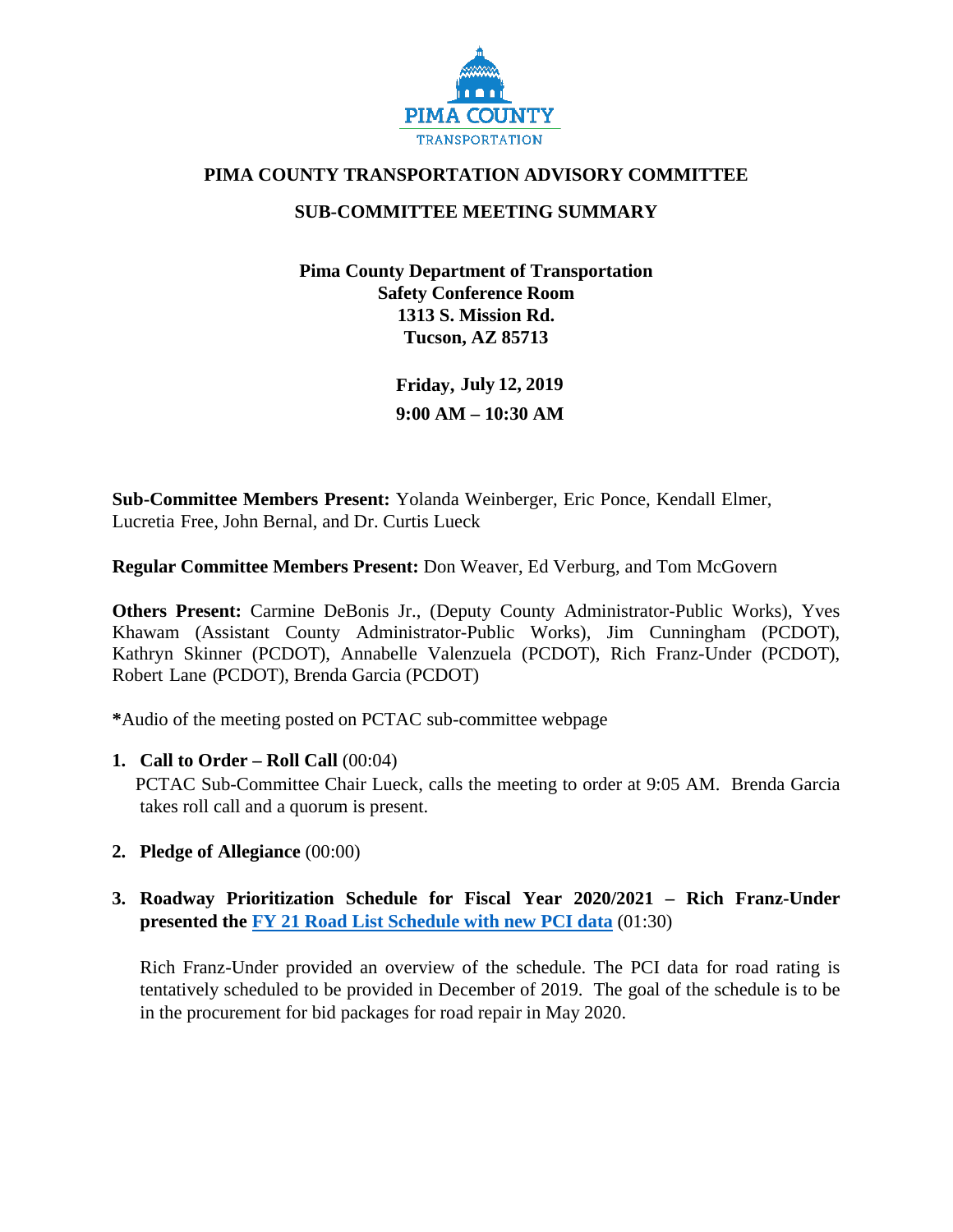### **4. Discussion for Roadway Prioritization Criteria for Fiscal Year 2020/2021** (41:42)

Sub-Committee discussed the criteria for the Regional Local Road Repair Program.

- How do you incorporate safety
- Incorporate crash data (not a lot of data available)
	- o pedestrian
	- o other aspects of safety
- How is the road used
	- o vehicular travel
	- o pedestrian area with or without sidewalks, shoulder
- Curved road
- Non curved road safety edge
- Shoulders

# **5. Staff Overview-Thin Lift Overlays– Jim Cunningham presented the [Pavement](http://webcms.pima.gov/UserFiles/Servers/Server_6/File/Government/Transportation/TransportationAdvisoryCommittee/DocumentsTab/Jul23.2019/190715_ThinLiftOverlays_in_PimaCounty.pdf) [Management with Thin Lift Overlays in Pima County – July 2019](http://webcms.pima.gov/UserFiles/Servers/Server_6/File/Government/Transportation/TransportationAdvisoryCommittee/DocumentsTab/Jul23.2019/190715_ThinLiftOverlays_in_PimaCounty.pdf)** (54:45)

Jim Cunningham presented the viability using a thin lift overlay on a street that might be treated with a mill and fill. The purpose is to compare the merit of thin lift overlays to the mill and fill for pavement management of local streets in Pima County.

Thin overlays are not recommended as a treatment where road conditions have deteriorated to a PCI 39 or less and are of limited benefit and more costly as compared to other treatments at PCI 60 or above.

For Fiscal Year 19-20, PCDOT has decided to treat failed local roads (PCI 0-39) which means that thin overlays are not appropriate for this cycle of work.

Carmine DeBonis noted that staff selected a group of roads based on criteria and using degraded PASER that we believe were failed and we are coming back now upon further investigation and validation. Staff is reviewing the pavement program list for fiscal year 2019/2020 to verify current road conditions and will be updating the information. There are roads that were rated failed but may not be failed and may qualify for a thin lift instead of a mill and fill.

**Action**: Chair Lueck makes a motion to follow staff's recommendation and stay the course. Member Weinberger seconded the motion. Motion passed unanimously.